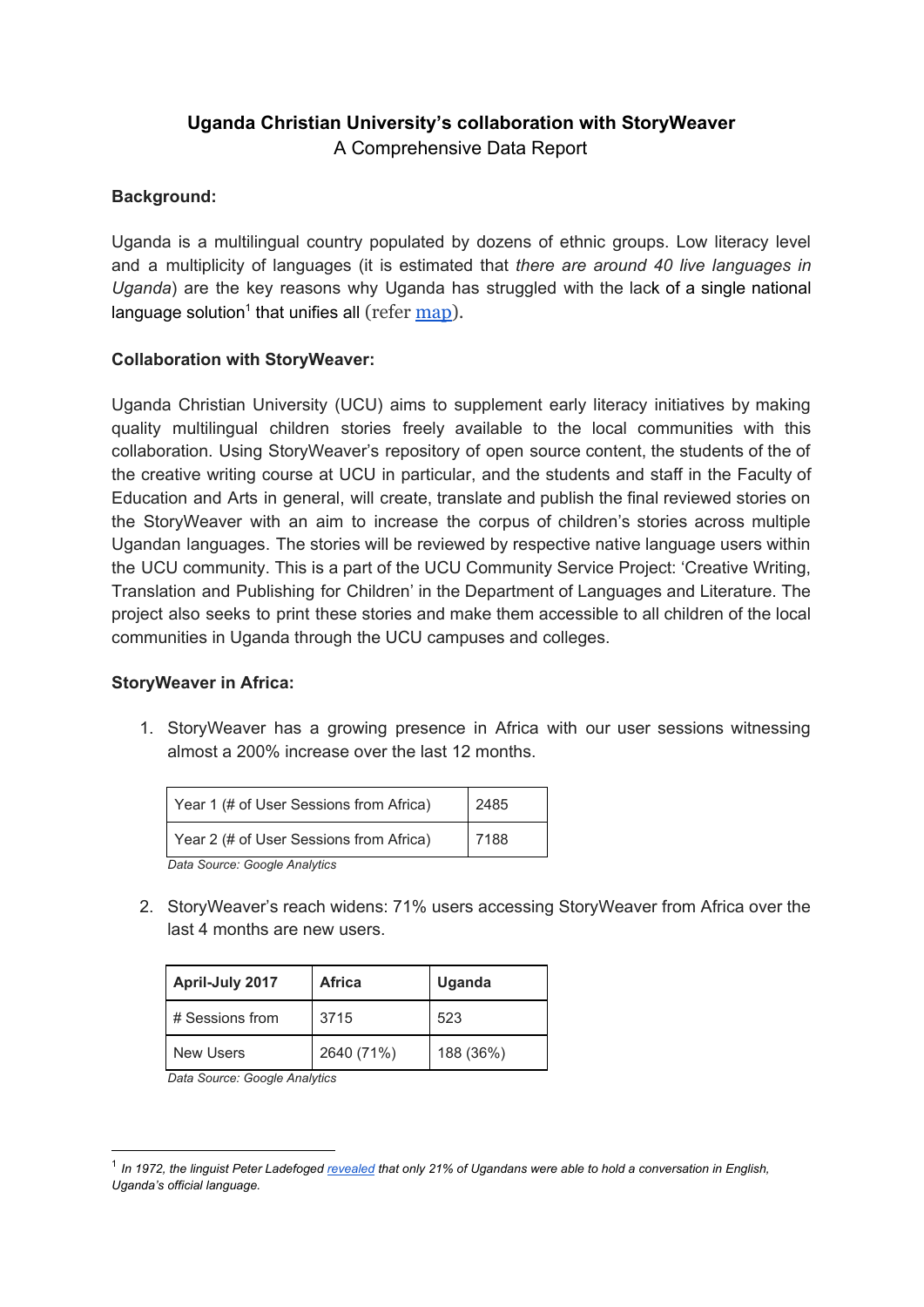#### **Ugandan stories on StoryWeaver:**

- 1. The UCU Creative Writing, Translation and Publishing department initiated the addition of **12 languages** on StoryWeaver.
- 2. 82 stories contributed by the students of UCU across 10 active languages on StoryWeaver. These stories have been read 550 times and downloaded 80 times from StoryWeaver.

| Language               | # Stories | <b>Reads</b> | <b>Downloads</b> |
|------------------------|-----------|--------------|------------------|
| 1. Lusoga              | 9         | 101          | 32               |
| 2. Kumam               | 23        | 109          | 7                |
| 3. Runyoro/Runyakitara | 3         | 57           | 6                |
| 4. Rufumbira           | 5         | 37           | 6                |
| 5. Runvankore          | 4         | 31           | 1                |
| 6. Lumasaaba           | 15        | 81           | 21               |
| 7. Kinvarwanda         | 7         | 45           | 1                |
| 8. Luganda             | 2         | 19           |                  |
| 9. Dhopadhola          | 9         | 46           | 3                |
| 10. Ateso              | 5         | 23           | 1                |

Language-wise contribution on StoryWeaver, July 2017

*Leb-Lango and Acholi also added, but no stories published yet. Note: Please refer to Annexure 1 for title wise details of reads and downloads*

## 3. UCU's **Publisher Account** on StoryWeaver:

We have activated UCU's Publisher Account on StoryWeaver. We will keep moving the reviewed and finalized version of the UCU stories under its publisher account on a real time basis.

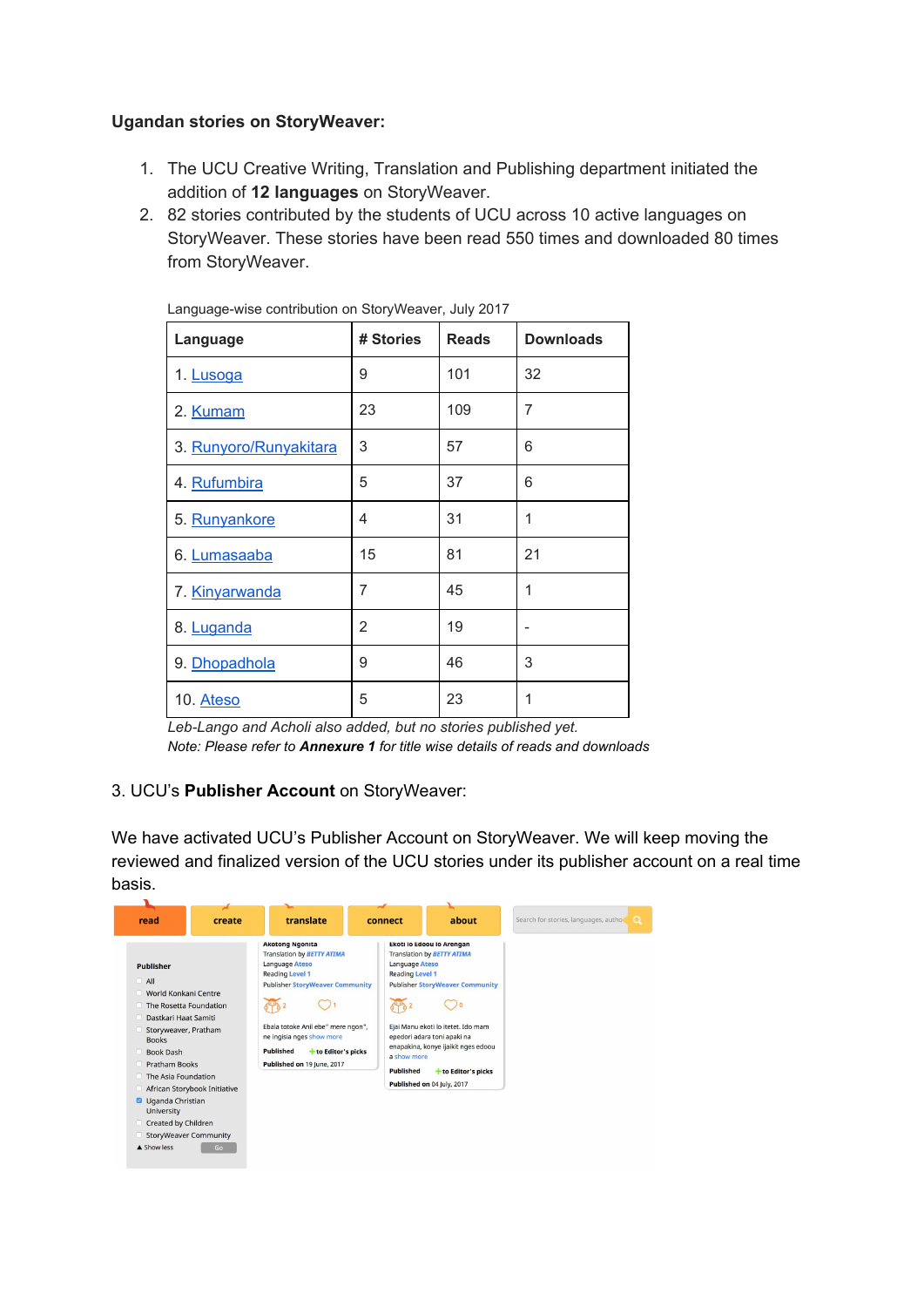#### UCU publisher stories get:

a) A prominent **UCU logo on the cover pages** of the stories



b) A **contribution page** with details of the association in each story

| This story has been translated as part of the curriculum for the    | <b>Creative Writing Course</b>           |                                                    |
|---------------------------------------------------------------------|------------------------------------------|----------------------------------------------------|
|                                                                     | οf<br><b>Uganda Christian University</b> |                                                    |
| Course Instructor & Chief Editor: Cornelius Wambi Gulere, Ph.D.     |                                          |                                                    |
| Department of Languages and Literature<br>creativewriting@ucu.ac.ug | ucu.ac.ug                                | Faculty of Education & Arts<br>education@ucu.ac.ug |
|                                                                     |                                          | 11                                                 |

c) A '**Recommended Tag**' on the UCU stories. The stories with a recommended tag show high up on the platform for increased visibility.

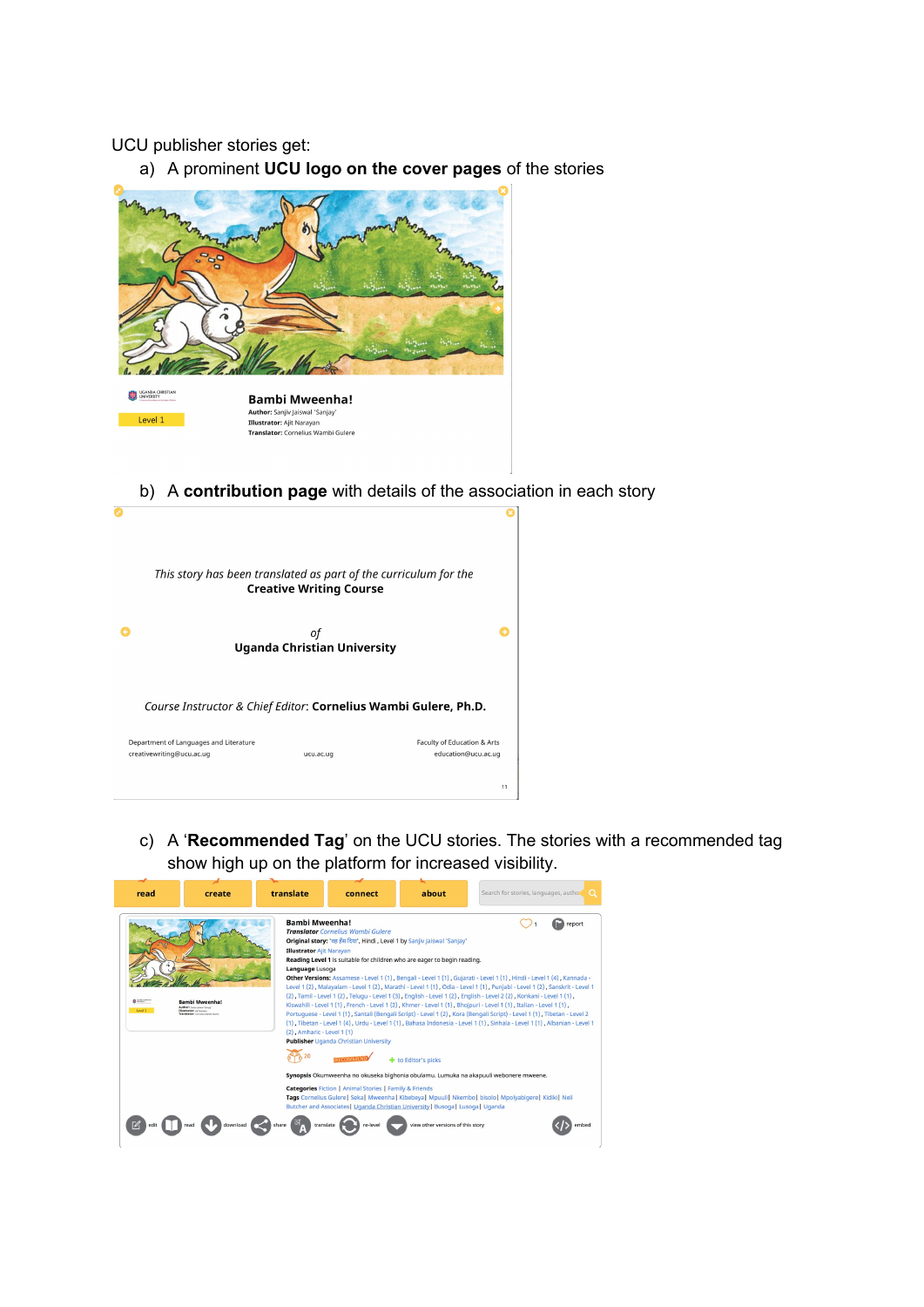- d) Also, on Cornelius' recommendation, we are designing **language specific Reading Level bands** for the UCU stories.
- e) We will be **promoting** the UCU publisher stories via our channels.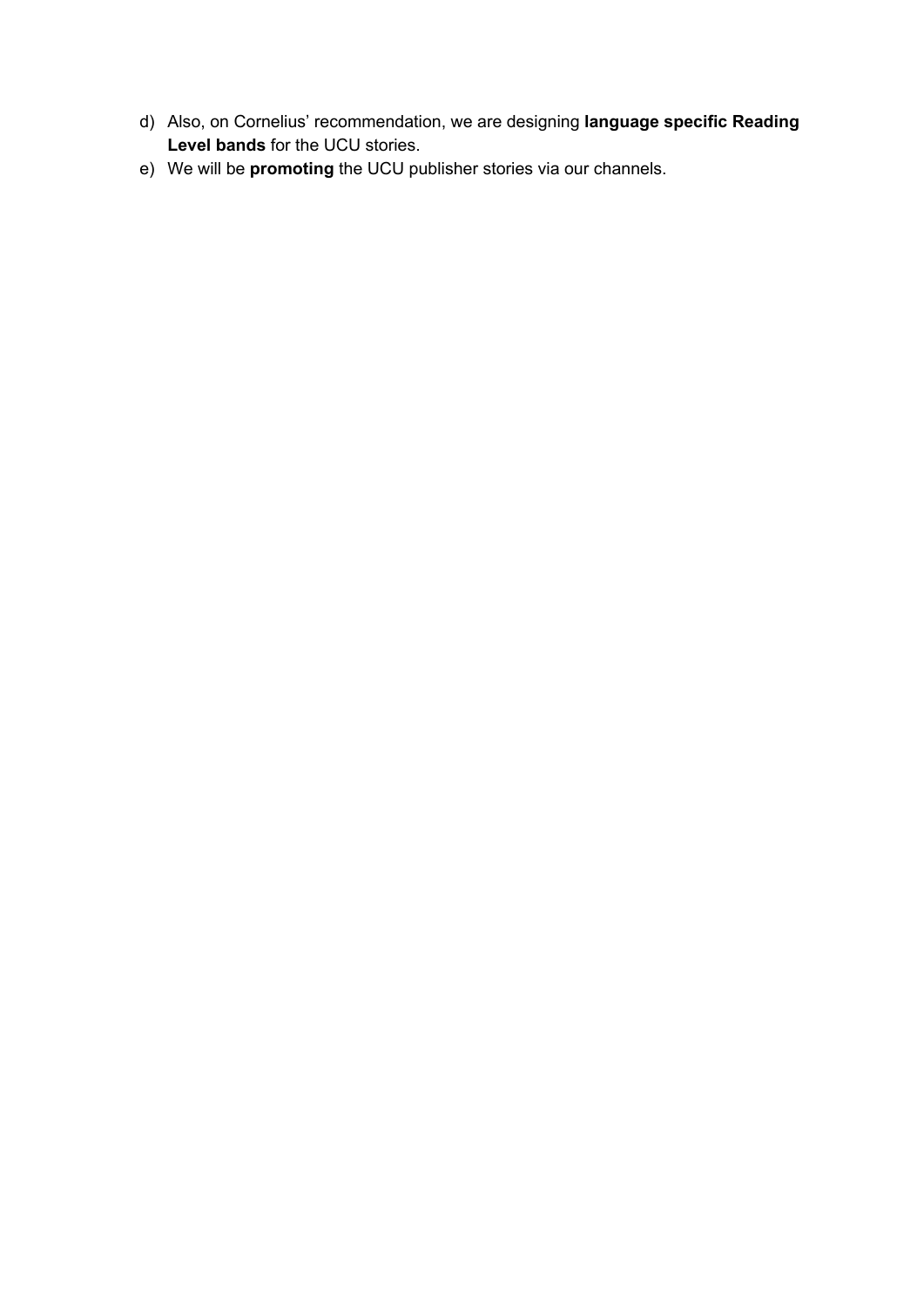#### **Annexure 1**

- Stories in **Lusoga** have been read 100 times and downloaded 32 times

| <b>S. No.</b>  | <b>Translator</b>   | <b>Story Link</b>                                                               | <b>Reads</b> | <b>Downloads</b> |
|----------------|---------------------|---------------------------------------------------------------------------------|--------------|------------------|
|                | Cornelius<br>Gulere | https://storyweaver.org.in/stories/14981-an<br>nual-haircut-day                 | 8            | 3                |
| $\overline{2}$ | Cornelius<br>Gulere | https://storyweaver.org.in/stories/14763-kin<br>g-of-birds                      | 12           | 4                |
| 3              | Cornelius<br>Gulere | https://storyweaver.org.in/stories/11578-lus<br>oga                             | 15           | 1                |
| $\overline{4}$ | Cornelius<br>Gulere | https://storyweaver.org.in/stories/13747-kya<br>bazinga-omunene-ne-embwa-entono | 17           | 6                |
| 5              | Cornelius<br>Gulere | https://storyweaver.org.in/stories/14849-i-c<br>an-climb                        | 9            | 4                |
| 6              | Cornelius<br>Gulere | https://storyweaver.org.in/stories/13746-ns<br><u>obi-va-puusi</u>              | 9            | 3                |
| 7              | Cornelius<br>Gulere | https://storyweaver.org.in/stories/14767-kin<br>g-of-birds                      | 11           | 5                |
| 8              | Cornelius<br>Gulere | https://storyweaver.org.in/stories/15442-smi<br>le-please                       | 20           | 6                |

### - Stories in **Kumam** have been read 109 times

| <b>S. No.</b> | <b>Translator</b>               | <b>Story Link</b>                                                               | <b>Reads</b> | <b>Downloads</b> |
|---------------|---------------------------------|---------------------------------------------------------------------------------|--------------|------------------|
|               | Agnes Kabonesa                  | https://storyweaver.org.in/stories/15002-the<br>-day-it-rained-fish             | 11           |                  |
| 2             | Agnes Kabonesa   m-not-afraid   | https://storyweaver.org.in/stories/14549-i-a                                    |              |                  |
| 3             |                                 | https://storyweaver.org.in/stories/14818-ma<br>Agnes Kabonesa rching-to-freedom | 9            | 1                |
| 4             | Agnes Kabonesa                  | https://storyweaver.org.in/stories/14774-the<br>-cat-in-the-ghat                | 5            |                  |
| 5             | Agnes Kabonesa ging-in-the-rain | https://storyweaver.org.in/stories/14989-sin                                    | 3            |                  |
| 6             | Agnes Kabonesa -are-all-animals | https://storyweaver.org.in/stories/14997-we                                     | 2            |                  |
| 7             | Agnes Kabonesa                  | https://storyweaver.org.in/stories/14774-the<br>-cat-in-the-ghat                | 5            |                  |
| 8             | Agnes Kabonesa                  | https://storyweaver.org.in/stories/14416-the<br>-best-thing-ever                | 9            |                  |
| 9             | Agnes Kabonesa ere-is-gogo      | https://storyweaver.org.in/stories/14999-wh                                     |              |                  |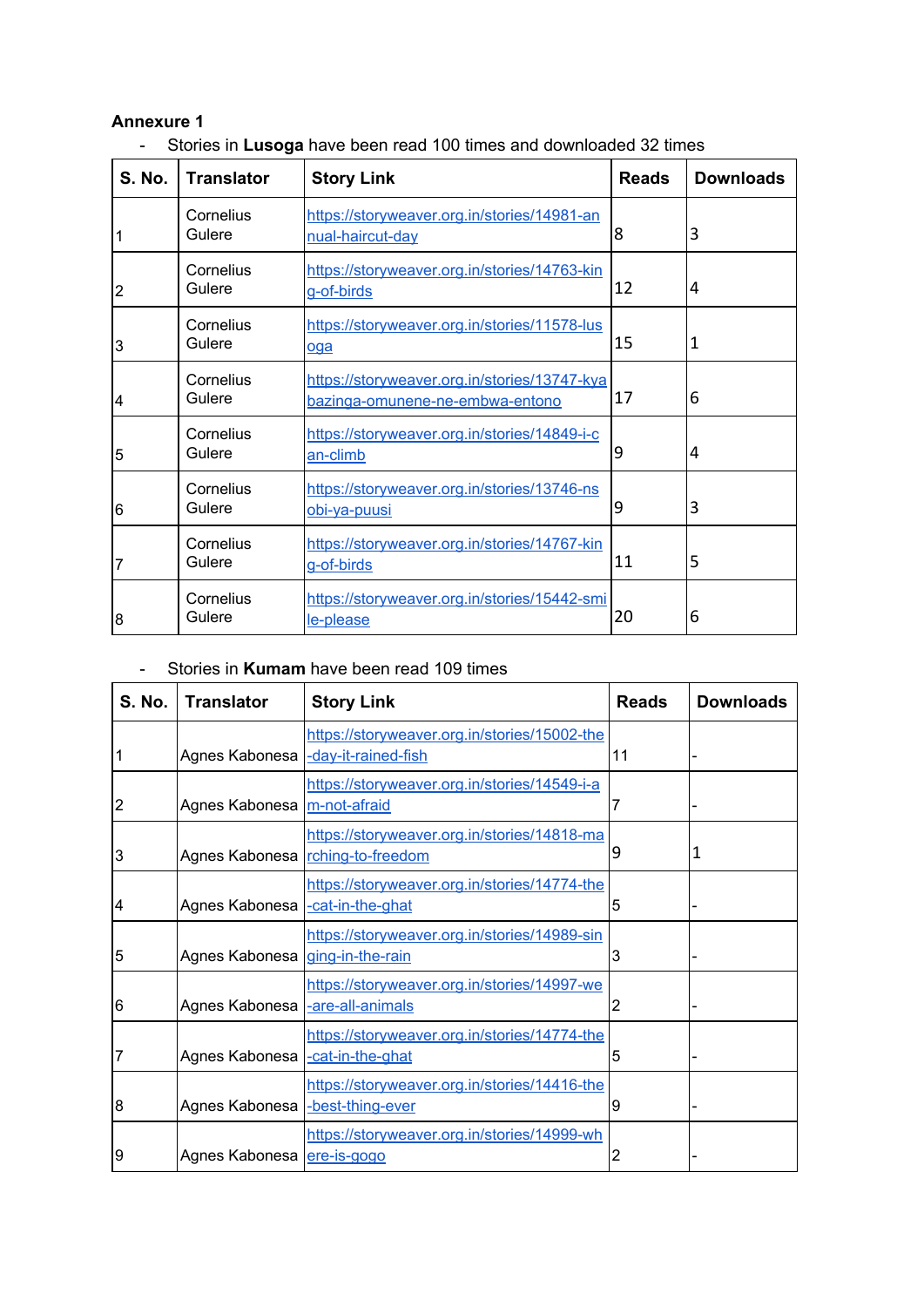| 10 | Agnes Kabonesa | https://storyweaver.org.in/stories/14813-ani<br>mal-too-are-friends               | 8 |                |
|----|----------------|-----------------------------------------------------------------------------------|---|----------------|
| 11 | Agnes Kabonesa | https://storyweaver.org.in/stories/15000-wh<br>ere-is-my-mother                   | 5 |                |
| 12 | Agnes Kabonesa | https://storyweaver.org.in/stories/14988-vis<br>it-to-the-village                 | 8 |                |
| 13 | Agnes Kabonesa | https://storyweaver.org.in/stories/14418-ha<br>ppy-makes-friends                  | 6 | 3              |
| 14 | Agnes Kabonesa | https://storyweaver.org.in/stories/14814-the<br>-market-place                     | 4 |                |
| 15 | Agnes Kabonesa | https://storyweaver.org.in/stories/15004-too<br>-many-books                       | 4 |                |
| 16 | Agnes Kabonesa | https://storyweaver.org.in/stories/14995-sh<br>eela-learns-to-make-friends        | 3 |                |
| 17 | Agnes Kabonesa | https://storyweaver.org.in/stories/14414-the<br>-hungry-bear                      | 3 |                |
| 18 | Agnes Kabonesa | https://storyweaver.org.in/stories/14417-ev<br>erything-happens-for-the-good      | 3 |                |
| 19 | Agnes Kabonesa | https://storyweaver.org.in/stories/14996-let<br>s-be-friends                      | 4 | $\overline{2}$ |
| 20 | Agnes Kabonesa | https://storyweaver.org.in/stories/14987-rig<br>ht-to-education                   | 2 |                |
| 21 | Agnes Kabonesa | https://storyweaver.org.in/stories/14821-ani<br>mals-are-kind                     | 2 | $\mathbf{1}$   |
| 22 | Agnes Kabonesa | https://storyweaver.org.in/stories/14812-the<br>-man-likes-to-sing                | 2 |                |
| 23 |                | https://storyweaver.org.in/stories/14998-kar<br>Agnes Kabonesa thik-loves-to-read | 2 |                |

# - Stories in **Runyoro/Runyakitara** have been read 57 times

|                | S. No.   Translator | <b>Story Link</b>                                                                                | <b>Reads</b> | <b>Downloads</b> |
|----------------|---------------------|--------------------------------------------------------------------------------------------------|--------------|------------------|
|                | Jerome<br>Atugonza  | https://storyweaver.org.in/stories/15338-eki<br>roto-kya-madhu                                   | 12           |                  |
| $\overline{2}$ | Jerome<br>Atugonza  | https://storyweaver.org.in/stories/15336-tw<br>enda-muno-anushka                                 | 14           |                  |
| 3              | Jerome<br>Atugonza  | https://storyweaver.org.in/stories/15342-m<br>wenewaitu-omusana-gugya-inkaha-obwire<br>webusweka | ∣31          | 4                |

#### - Stories in **Rufumbira** have been read 37 times

| S. No.   Translator | <b>Story Link</b>                                          | <b>Reads</b> | <b>Downloads</b> |
|---------------------|------------------------------------------------------------|--------------|------------------|
|                     | Gahima Gaudah https://storyweaver.org.in/stories/15084-u 6 |              |                  |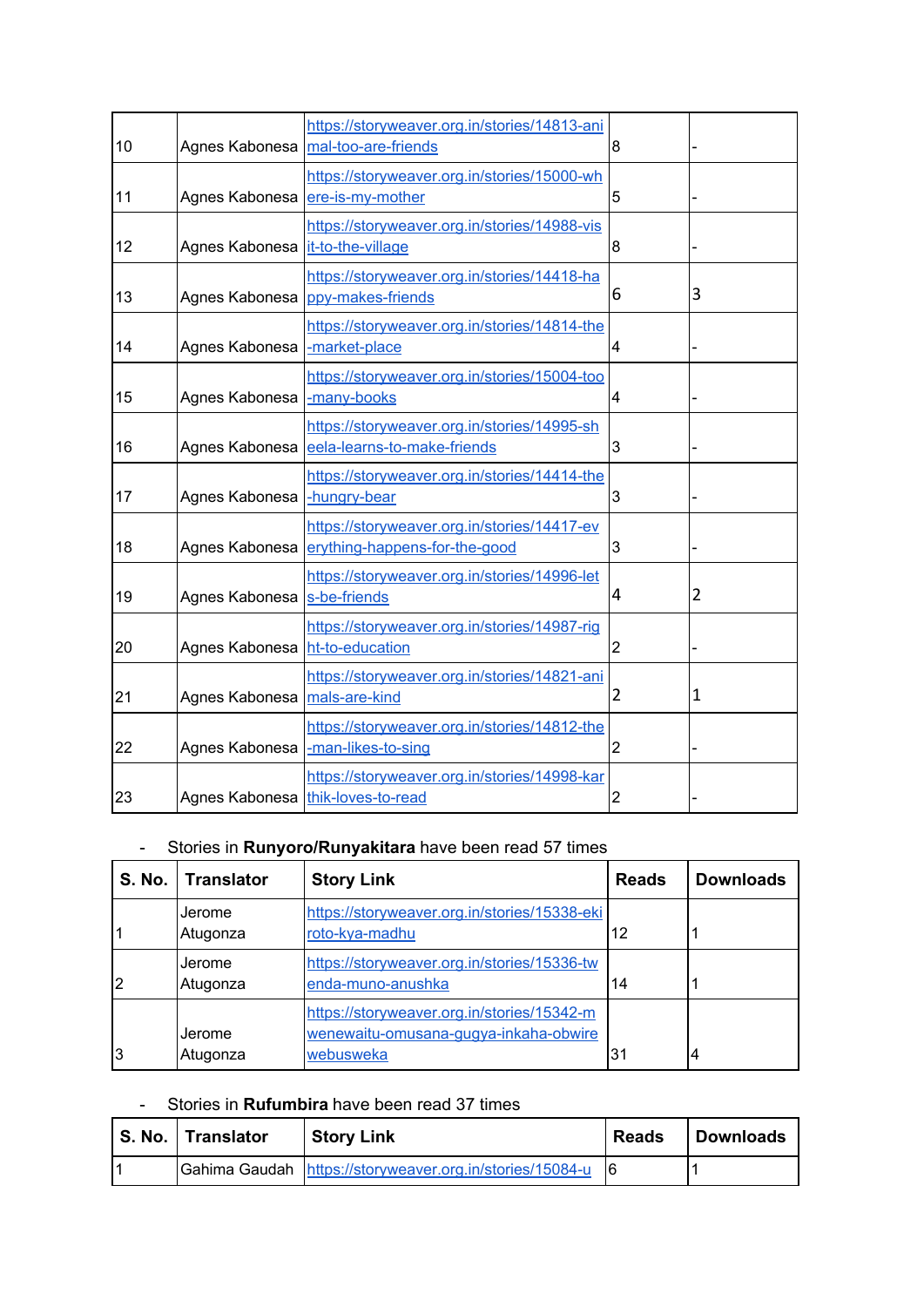|   |                                 | muhungu-ningoma                                                                |    |  |
|---|---------------------------------|--------------------------------------------------------------------------------|----|--|
| 2 | Gahima Gaudah                   | https://storyweaver.org.in/stories/14803-ab<br>arizi-batatu                    | 10 |  |
| 3 | Gahima Gaudah le-joe-is-worried | https://storyweaver.org.in/stories/14675-litt                                  |    |  |
| 4 | Gahima Gaudah ugyendo-mubiti    | https://storyweaver.org.in/stories/14858-ur                                    |    |  |
| 5 |                                 | https://storyweaver.org.in/stories/15088-u<br>Gahima Gaudah   mwamikazi-witala | 5  |  |

# - Stories in **Runyankore** have been read 31 times

| S. No. | <b>Translator</b>  | <b>Story Link</b>                                                                                                                                                                                | <b>Reads</b> | <b>Downloads</b> |
|--------|--------------------|--------------------------------------------------------------------------------------------------------------------------------------------------------------------------------------------------|--------------|------------------|
|        | Muhumuza<br>Martin | https://storyweaver.org.in/stories/14741-e<br>minekye-mingyi                                                                                                                                     | 5            |                  |
| 2      | Muhumuza<br>Martin | https://storyweaver.org.in/stories/14838-bu<br>gana-neema-arikukunda-kurya-ebijuma-by<br>oona-omunsi-eqvi-nana-emboga-byona-na<br>bikunda-yegeite-ahari-neema-obwo-arikur<br>ya-omu-mwaka-gwoona | 11           |                  |
| 3      | Muhumuza<br>Martin | https://storyweaver.org.in/stories/15307-ha<br>riho-omwishikyi-mutsya-omu-kibiina-kya-m<br>ira-buri-omwe-namurahura-ahakuba-naye<br>shusha-kwonka-shi-abantu-beine-kushush<br>ana                | 11           |                  |
| 4      | Muhumuza<br>Martin | https://storyweaver.org.in/stories/15045-ja<br>dav-ayine-omurimo-ogurikusingayo-kuba-<br>murungyi-omunsi-yoona-nakora-ebibira-na<br>kikora-ata-shoma-akatabo-aka-oyerebere                       | 14           |                  |

# - Stories in **Lumasaaba** have been read 81 times and downloaded 21 times

| <b>S. No.</b>  | <b>Translator</b>  | <b>Story Link</b>                                                       | <b>Reads</b> | <b>Downloads</b> |
|----------------|--------------------|-------------------------------------------------------------------------|--------------|------------------|
|                | Namee Lillian      | https://storyweaver.org.in/stories/15310-lu<br>masaaba                  |              |                  |
| $\overline{2}$ | Namee Lillian      | https://storyweaver.org.in/stories/14706-lu<br>masaaba                  | 16           | 2                |
| 3              | Namee Lillian      | https://storyweaver.org.in/stories/14760-lu<br>masaaba                  |              | 2                |
| $\overline{4}$ | Namee Lillian      | https://storyweaver.org.in/stories/15304-lu<br>masaaba                  | 3            |                  |
| 5              | Namee Lillian      | https://storyweaver.org.in/stories/15605-lu<br>masaaba                  | 3            |                  |
| 6              | Robina<br>Wanyenze | https://storyweaver.org.in/stories/15053-ja<br>dav-ni-akutu-he-gimisala | 3            |                  |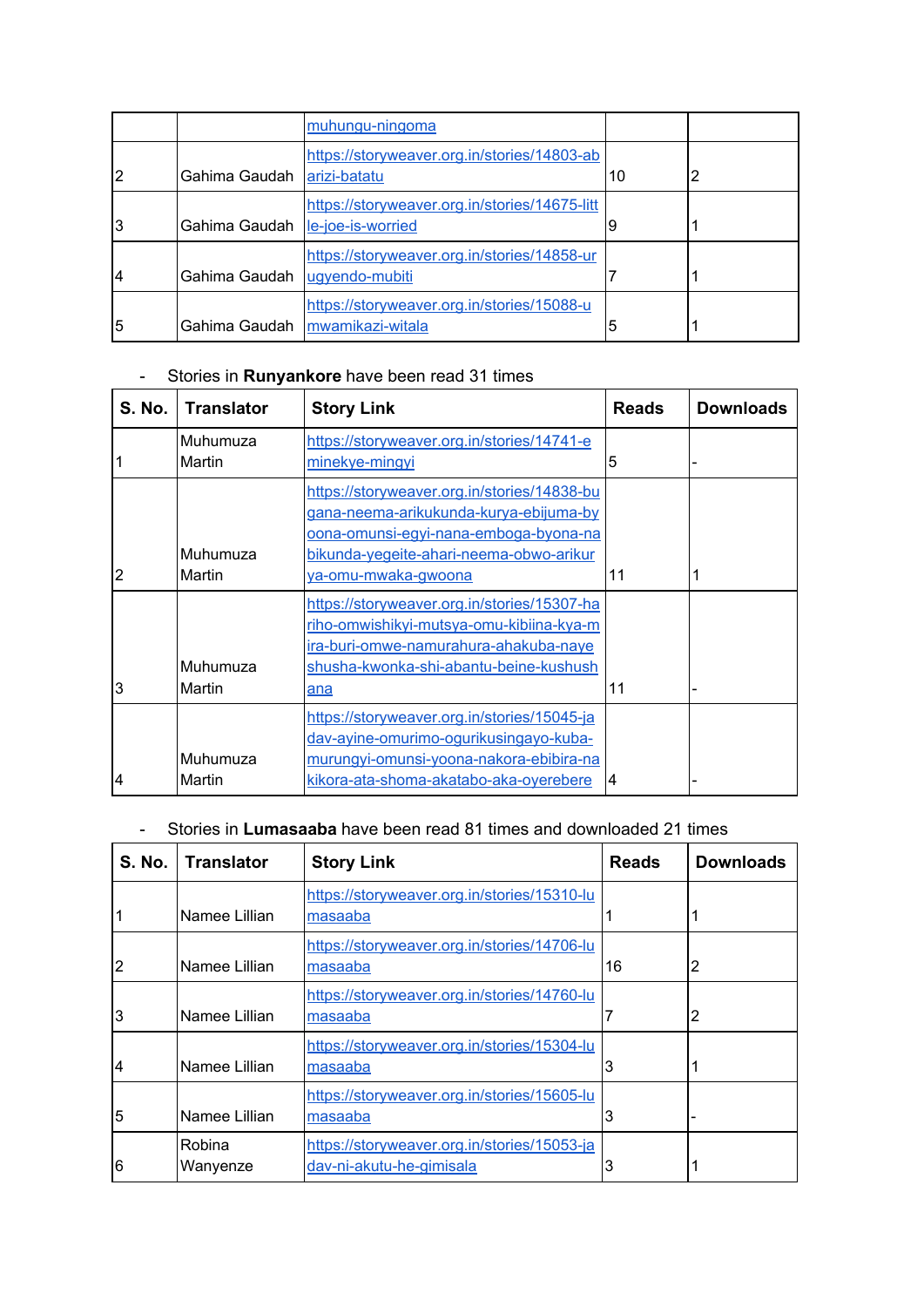| 7              | Robina<br>Wanyenze | https://storyweaver.org.in/stories/14747-zi<br>deje-zibululuka-zitena | 2  |   |
|----------------|--------------------|-----------------------------------------------------------------------|----|---|
| $\overline{8}$ | Robina<br>Wanyenze | https://storyweaver.org.in/stories/15129-b<br><b>asale</b>            | 10 |   |
| 9              | Robina<br>Wanyenze | https://storyweaver.org.in/stories/14908-e<br>nagwata-china-chelelo   | 11 | 6 |
| 10             | Robina<br>Wanyenze | https://storyweaver.org.in/stories/14909-e<br><u>nzu-ya-sonka</u>     | 6  |   |
| 11             | Robina<br>Wanyenze | https://storyweaver.org.in/stories/14837-u<br>u-wulira-uteina-chelelo | 3  |   |
| 12             | Robina<br>Wanyenze | https://storyweaver.org.in/stories/15122-k<br>ugaana-kwo-maayi        | 2  |   |
| 13             | Robina<br>Wanyenze | https://storyweaver.org.in/stories/14704-lu<br>masaaba                | 6  |   |
| 14             | Robina<br>Wanyenze | https://storyweaver.org.in/stories/14703-lu<br>masaaba                | 3  |   |
| 15             | Robina<br>Wanyenze | https://storyweaver.org.in/stories/14705-lu<br><u>masaaba</u>         | 5  |   |

# - Stories in **Kinyarwanda** have been read 45 times

| <b>S. No.</b>  | <b>Translator</b> | <b>Story Link</b>                                                            | <b>Reads</b> | <b>Downloads</b> |
|----------------|-------------------|------------------------------------------------------------------------------|--------------|------------------|
|                | Noel Abaho        | https://storyweaver.org.in/stories/14550-r<br>ame-goes-fishing               | 11           |                  |
| 2              | Noel Abaho        | https://storyweaver.org.in/stories/15198-w<br>hat-shall-i-wear-today         | 3            |                  |
| 3              | Noel Abaho        | https://storyweaver.org.in/stories/14801-p<br>upi-maxi-arashaka-gukina       | 10           |                  |
| $\overline{4}$ | Noel Abaho        | https://storyweaver.org.in/stories/15121-<br>mothers-love                    | 6            |                  |
| 5              | Noel Abaho        | https://storyweaver.org.in/stories/14553-p<br><u>apa-numwana-barafatanye</u> | 6            |                  |
| 6              | Noel Abaho        | https://storyweaver.org.in/stories/15123-i<br>ntelligent-friends             | 3            |                  |
| 7              | Noel Abaho        | https://storyweaver.org.in/stories/15120-w<br>here-is-my-mother              | 6            |                  |

# - Stories in **Luganda** have been read 19 times

| <b>S. No.</b> | <b>Translator</b>           | <b>Story Link</b>                                                                    | <b>Reads</b> | <b>Downloads</b> |
|---------------|-----------------------------|--------------------------------------------------------------------------------------|--------------|------------------|
|               | <b>Stellah</b><br>Nakasango | https://storyweaver.org.in/stories/14530-e<br>ngeri-engo-jeyafuna-eviiri-zoku-gmutwe | 10           |                  |
| l2            | Stellah<br>Nakasango        | https://storyweaver.org.in/stories/14482-n<br>sobi-ya-kaapa                          |              |                  |